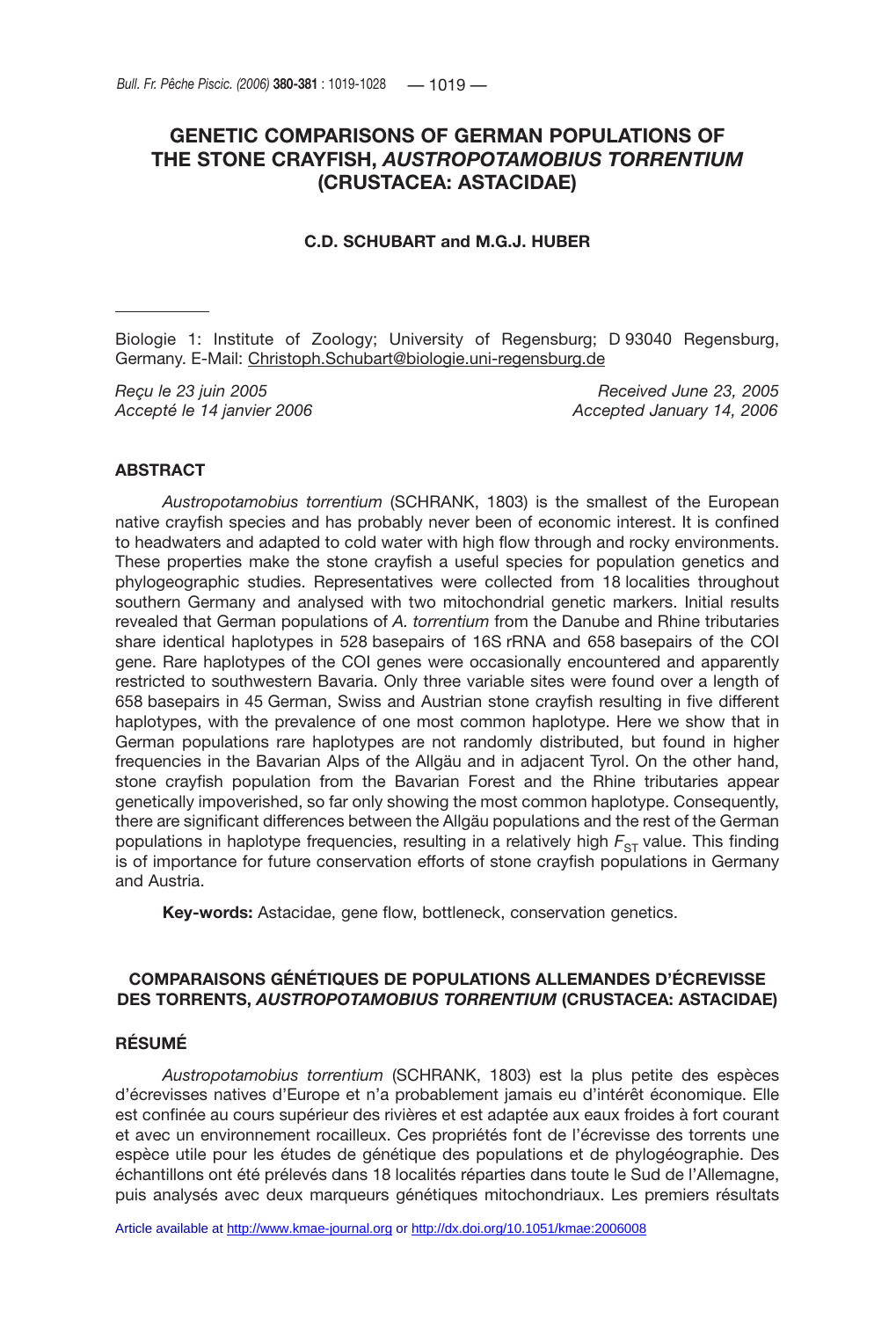ont montré que les populations allemandes d'*A. torrentium* des affluents du Danube et du Rhin ont le même haplotype pour une séquence de 528 paires de bases d'ARNr 16S et pour une séquence de 658 paires de bases du gène COI. Des haplotypes rares du gène COI ont été occasionnellement rencontrés, cantonnés apparemment dans le Sud de la Bavière. Parmi 45 écrevisses des torrents d'Allemagne, de Suisse et d'Autriche, seuls trois sites variables ont été trouvés sur une longueur de 658 paires de bases, conduisant à cinq haplotypes différents parmi lesquels prévaut un haplotype très répandu. Ici nous montrons que dans les populations germaniques, les haplotypes rares n'ont pas une distribution aléatoire mais se trouvent en fréquence plus élevée dans les Alpes bavaroises de l'Allgäu et dans le Tyrol adjacent. D'un autre côté, les populations d'écrevisse des torrents de la Forêt Bavaroise et des affluents du Rhin semblent tellement appauvries génétiquement qu'elles ne présentent que l'haplotype commun. Par conséquent, il y a des différences significatives entre les populations d'Allgäu et le reste des populations allemandes au niveau de la fréquence des haplotypes, conduisant à un  $F_{ST}$  relativement élevé. Ce résultat est important pour les mesures de conservation à venir des populations d'écrevisse des torrents en Allemagne et en Autriche.

**Mots-clés :** Astacidae, flux génique, goulot d'étranglement, génétique de la conservation.

#### **INTRODUCTION**

In recent years, a number of population genetic studies on the European white clawed crayfish, *Austropotamobius pallipes sensu lato*, have received a lot of attention. The studies by GRANDJEAN *et al*. (2000a, 2000b, 2002a, 2002b), FRATINI *et al*. (2005) and TRONTELJ *et al*. (2005) revealed that this species complex probably has its centre of radiation (and found its Pleistocene refugia) in Istra (Croatia) and Italy, where five distinct genetic forms can be recognized, which are in part referred to as separate species or subspecies: *A. pallipes* (Lereboullet, 1858) and *A. italicus* (Faxon, 1914), the second possibly consisting of the subspecies *italicus, carsicus, carinthiacus*, and *meridionalis* (GRANDJEAN *et al*., 2002b; FRATINI *et al*., 2005, discussed by TRONTELJ *et al*., 2005). On the other hand, the genetic diversity of this crayfish from the British Isles, Ireland and Spain is comparatively impoverished and the latter two faunas probably represent more or less recent human-mediated introductions from Italy into Spain, (ALBRECHT, 1983; GRANDJEAN *et al*., 2000b) and from France into Ireland (GOUIN *et al*., 2001). These results are of crucial importance for conservation biology, because they allow discerning the areas with the highest genetic richness within this species complex and determining which populations should be given highest priority in terms of conservation measurements (e.g. GRANDJEAN and SOUTY-GROSSET 2000; FRATINI *et al*., 2005).

The second species of *Austropotamobius*, the stone crayfish *A. torrentium* (SCHRANK, 1803) is also an entirely European form. It is confined to headwaters and small water systems, adapted to water with turbulent flow through and rocky environment (HUBER and SCHUBART, 2005). *A. torrentium* shows a distribution with almost no overlap with the western European *A. pallipes* complex, and ranges from eastern France and Luxembourg, throughout southern Germany, northern Switzerland, Austria and northeastern Italy, far southeast from Slovenia and Croatia into the Balkans all the way into northern Greece, Bulgaria and into Black Sea Turkey.

Until very recently, there had been no published results dealing with intraspecific genetic diversity and heterogeneity within the stone crayfish. During the Craynet Meeting in Innsbruck 2004 we reported on the genetic homogeneity (16S rRNA and COI genes) of stone crayfish in German populations from Rhine and Danube (HUBER & SCHUBART, 2004). More recently, a paper by TRONTELJ *et al*. (2005) documented high overall genetic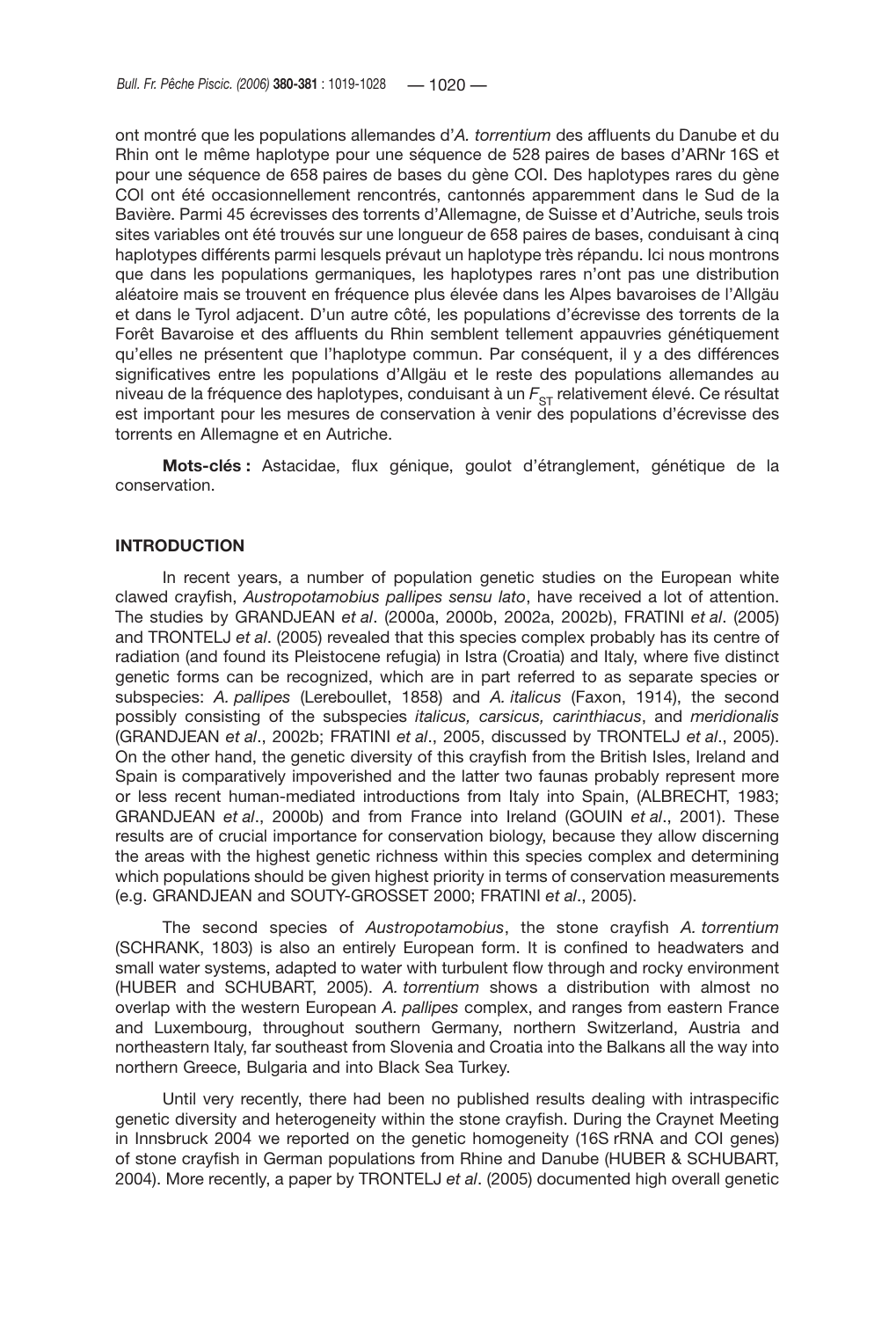diversity in *A. torrentium* based on 585 basepairs of the cytochrome oxidase subunit I gene (COI), especially in southeastern Europe. This phylogeographic study reveals that genetic distances between a crayfish population in the Kolpe region (situated between Croatia and Slovenia) and other stone crayfish populations are almost as pronounced as those between typical *A. torrentium* and *A. pallipes*. This suggests that *A. torrentium*, as currently considered, has also to be regarded as a species complex. However, the study by TRONTELJ *et al*. (2005) also showed that in its northwestern distributionary limits (Rhine tributaries and southeastern slopes of the Alps draining into the Danube), *A. torrentium* is characterised by a large number of different haplotypes, which are very closely related.

In the present study, we carry out a population genetic analysis complementing the phylogeographic results by TRONTELJ *et al*. (2005) by including a much wider range of German populations (Rhine tributaries and Danube tributaries north of the Alps), a larger number of individuals and a slightly longer fragment of the COI gene. We address the question, whether haplotype frequencies and the potential accumulation of rare haplotypes in some of the German populations can demonstrate lack of gene flow and reveal, which geographical areas may harbour the highest genetic diversity of the German stone crayfish populations. This would allow to designate centres of priority for the conservation of this protected species.

#### **MATERIAL AND METHODS**

Between 2002 and 2004, stone crayfish were collected from 18 localities throughout southern Germany (see HUBER & SCHUBART, 2005), one locality from Haldensee (Tyrol, Austria; see MACHINO & FÜREDER, 1998) and one near Logatec (Slovenia) (see MACHINO, 1997). Our sampling activities included three tributaries from the Rhine system: Bodensee near Konstanz (Lake Constance), Schwarzwald near Freiburg (Black Forest) and Odenwald near Heidelberg; plus 15 populations from the Danube system. Most collections were carried out in Bavaria and more specifically in the surroundings of Regensburg in the western Bavarian Forest, as well as in the Allgäu in the western German Alps (all Danube catchment) (see Figure 1 in HUBER & SCHUBART, 2005). In addition, DNA sequences were obtained from preserved specimens of the Senckenberg Museum in Frankfurt (SMF) collected in the Taunus (central Germany, SMF 22624), Wienerwald (eastern Austria, SMF 15336) and Sandanska Bistrica (southwestern Bulgaria, SMF 13185). Tissue from two populations from northern Switzerland (Thurgau) in the vicinity of the Bodensee and thus belonging to the Rhine catchment were kindly provided by Carlo Largiadèr.

Genomic DNA was extracted from the muscle tissue of a walking leg, or in smaller specimens from the abdomen, using the Puregene kit (Gentra Systems). A total number of 45 specimens from southern Germany, Switzerland and Austria were thereby genetically examined (10 in the case of 16S). Three specimens from Slovenia and two from Bulgaria served as outgroup for both genes. The selective amplification of a 528 basepair fragment from the large subunit rRNA (16S) and a 658 basepair fragment from the cytochrome oxidase subunit I (COI) genes (in both cases excluding primers) was carried out by polymerase chain reaction (PCR) (40 cycles; 45sec 94°C/1 min 48°C/1 min 72°C denaturing / annealing / extension temperatures) with the primers 16L2 (5'-TGCCTGTTTAT-CAAAAACAT-3'), and 1,472 (5'-AGATAGAAACCAACCTGG-3') (see SCHUBART *et al*., 2002) for the 16S gene and LCO1490 (5'-GGTCAACAAATCATAAAGATATTGG-3') (FOLMER *et al*., 1994), COL6b (5'-ACAAATCATAAAGATATYGG-3'), COH6 (5'-TADACTTCDGGRTGDCCAAARAAYCA-3') and COH17 (5'-GTATTTAAATTACGATCTGTTA-3') (newly designed; first two based on FOLMER *et al*., 1994) for the COI gene. The PCR products were purified with Millipore Montage PCR Centrifugal Filter Devices (Millipore, Corp). The products were precipitated with ethanol, resuspended in water and sequenced with the ABI BigDye terminator mix (Big Dye Terminator® v 1.1 Cycle Sequencing Kit; Applied Biosystems) in an ABI Prism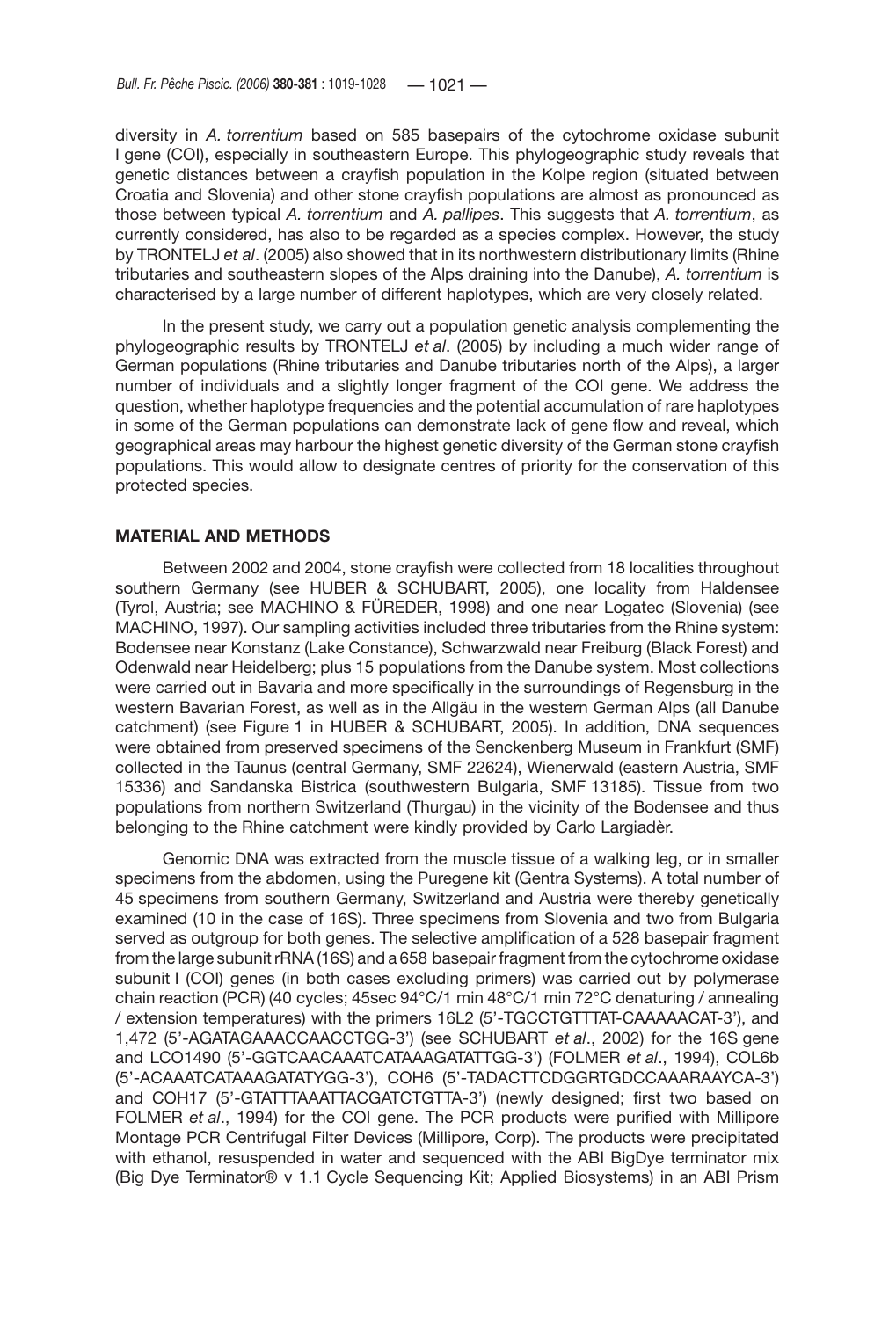automated sequencer (ABI Prism™ 310 Genetic Analyzer). The sequences were analysed with the program ABI Sequencing Analysis® 3.4 (Applied Biosystems) and manually aligned. DNA sequences of all haplotypes were submitted to the European genetic database EMBL and are available under accession numbers AM180942-AM180948 for CO1 and AM181346-181348 for 16S.

A parsimony network was built with TCS (estimating gene genealogies version 1.13; TEMPLETON *et al.*, 1992). The  $F_{ST}$  value (the genetic differentiation between any 2 subpopulations) was calculated by means of an AMOVA (EXCOFFIER *et al*., 1992) to determine the degree of genetic differentiation amongst the populations of *A. torrentium* (software Arlequin 2.0; SCHNEIDER *et al*., 1999). Genetic heterogeneity within populations was estimated as haplotype diversity  $(h = 1 - \Sigma f_i^2)$ ; where  $f_i$  is the frequency of the *i* th haplotype).

#### **RESULTS**

15 sequences of the 16S gene resulted in three different haplotypes. One of them (HT1) was found in all sequenced specimens from Germany (9) and Austria (1), irrespective of their belonging to the Rhine or Danube catchment. The second haplotype (HT2) was found in the three specimens from Slovenia and differs from HT1 in 7 transitions. The third haplotype (HT3) was characteristic of the two specimens from Bulgaria and differed from HT1 in 5 transitions and one transversion and from HT2 in 3 transitions and one transversion. HT1 is furthermore identical with the 16S sequences from Genbank AF235984 and AJ242699 corresponding to the studies by CRANDALL *et al*. (2000) and LARGIADÈR *et al*. (2000), respectively, except that both of these sequences are shorter (492 and 448 basepairs) and they each include one deletion. This deletions are most likely sequencing / reading mistakes, because they are at the relative beginning (position 30 in AF235984) or end (position 12 in the complemented AJ242699) of the respective sequences and we assume that the sequences represent the same 16S mitochondrial haplotype from central Europe. The specimen corresponding to AJ242699 was from the Swiss locality Romanshorn (C. LARGIADÈR, personal communication) and the one from AF235984 probably from France, donated by F. GRANDJEAN. The third sequence available in Genbank AF337599 from GRANDJEAN *et al*., 2000a matches perfectly HT2 except for having an extra A at the end (position 490) and being 511 basepairs long, and therefore must belong to a Slovenian population (see MACHINO, 1997), as confirmed by the author (F. GRANDJEAN, personal communication).

Due to the genetic homogeneity of 16S in the German populations, we concentrated our sequencing efforts on the CO1 gene, which is generally known to be more variable. For this gene, a total of 50 sequences were obtained, of which 45 were from Germany, Switzerland and Austria and 5 belonged to the outgroups from Slovenia and Bulgaria. Within the in-group, only 3 variable positions out of 658 compared base pairs of COI were found resulting in five distinct haplotypes (Table I). Most noticeable was the prevalence of one most common haplotype, which was found in populations belonging to the Rhine as well as to the Danube catchment. The single museum specimen from the Wienerwald in eastern Austria had a transition in sequence position 435, which was only found once and could not be confirmed due to the lack of additional specimens from this population. The other two variable positions were transitions in sequence position 24 and 193 (in both cases T instead of C), resulting in the three remaining haplotypes (Figure 1, Table I). The relative distances between all haplotypes from Germany, Switzerland and Austria never exceeded two transitions, while Slovenian animals differed from the most common haplotype in 3 positions and Bulgarian ones in 27 positions as revealed by the network constructed with TCS (Figure 1). Interestingly, the three haplotypes caused by transitions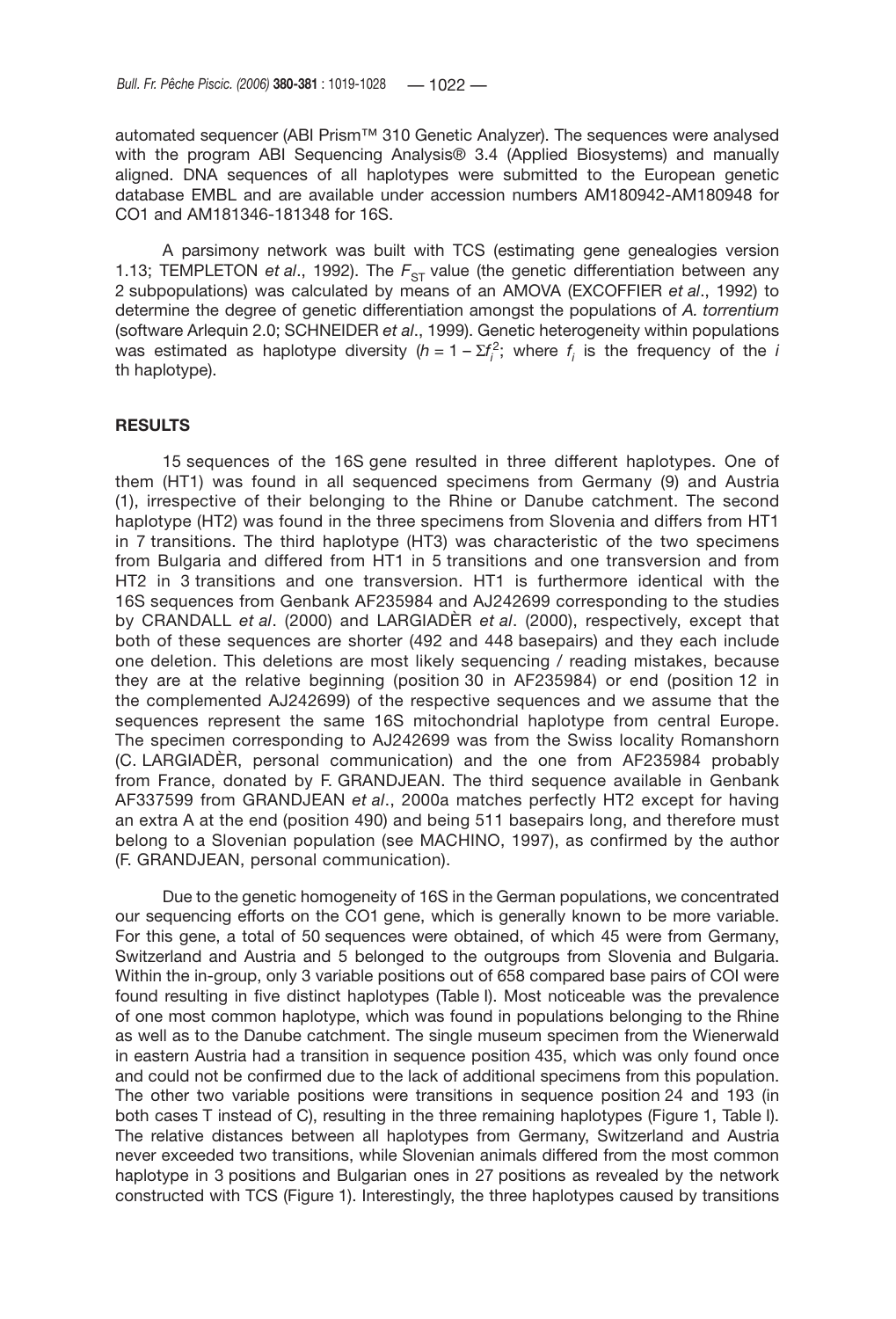in position 24 and 193 were only found in the German Alps of the Allgäu and the directly neighbouring populations from the Haldensee in Tyrol, all of which belong to the Danube tributaries Lech and Wertach.

F-statistics were applied to test whether the accumulation of rare haplotypes in the Allgäu-Tyrolean Alps is an indication of significant population differences, resulting from the lack of gene flow, compared to the rest of Germany and Switzerland. The analysis of variance of 658 base pairs of COI between 22 Allgäu-Tyrol representatives on one hand and 22 from the rest of Germany and Switzerland (13 from Danube tributaries and 9 from Rhine tributaries) on the other hand, revealed a highly significant ( $p < 0.0001$ ) genetic differentiation and a relatively high  $F_{ST}$  – value of 0,671. High genetic differentiation is indicated by values above 0,15 (WRIGHT, 1978). Accordingly, the haplotype diversity (*h*) of the "Allgäu-Tyrol" population of 0.628 is relatively high when compared to the "rest of Germany-Swiss" population with a haplotype diversity of 0, since the latter invariably consisted of the most common haplotype.

#### **DISCUSSION**

Our results combined with those of TRONTELJ *et al*. (2005) suggest that the genetic diversity of stone crayfish *Austropotamobius torrentium* in central Europe north of the Alps is greatly reduced compared to the genetic diversity south of the Alps and in the Balkans. This can be explained by a postglacial leading edge effect as proposed by HEWITT (1999), resulting in a genetic bottleneck during rapid recolonization of extensive areas in central Europe. TRONTELJ *et al*. (2005) indicate that "stone crayfish from many parts of the Danubian and Adriatic drainage in Slovenia, and the Southeastern Alps, along with populations from the upper Rhine drainage, all share the same, monophyletic origin" and postulate that "the numerous, genetically very similar haplotypes are no older than the second half of the Pleistocene". In their study, this includes one haplotype from France and Germany (APT Breisgau), one from Luxembourg (APT\_Rouderbaach) and 11 haplotypes from the "southeastern Alps and Slovenia" with populations from eastern Italy, southern Austria and Slovenia. The high haplotype diversity encountered by these authors for the southern slopes of the Alps is in contrast with the low haplotype diversity we generally found north of the Alps. However, a closer look reveals that our populations from the Alps (Allgäu-Tyrol), especially the highest areas around Haldensee (Austria) and Forggensee (Germany) (MACHINO & FÜREDER, 1998), are the ones with an elevated haplotype diversity, while populations from the Danube Basin, Bavarian Forest and Rhine tributaries show high genetic similarity by sharing one single haplotype. This agrees with the findings of LARGIADÈR *et al*. (2002) who suggested for *A. pallipes* that the Alpine region harbours the highest diversity and supports the idea of TRONTELJ *et al*. (2005) that many populations in the Alps may have survived the final cycles of glaciation in nearby microrefugia.

Our COI haplotypes are not completely comparable with those of TRONTELJ *et al*. (2005), despite of using the same primer region, because their sequence alignment omitted the first 75 base pairs of the COI gene fragment. This area includes one of our three variable positions from German and Austrian populations (sequence position 24) and defines two different haplotypes in our network (Figure 1, Table I). Furthermore, the sequences submitted by TRONTELJ *et al*. (2005) to Genbank include at the end three bases belonging to the reverse primer HCO 2198. These should not have been included in the analysis. For instance, their very last nucleotide is always submitted as an "A" (as in the FOLMER *et al*., 1994 primer sequence). However, all *A. torrentium* and *A. pallipes* sequences obtained so far beyond this region (unpublished results) clearly show that this position must be a "G" in this genus.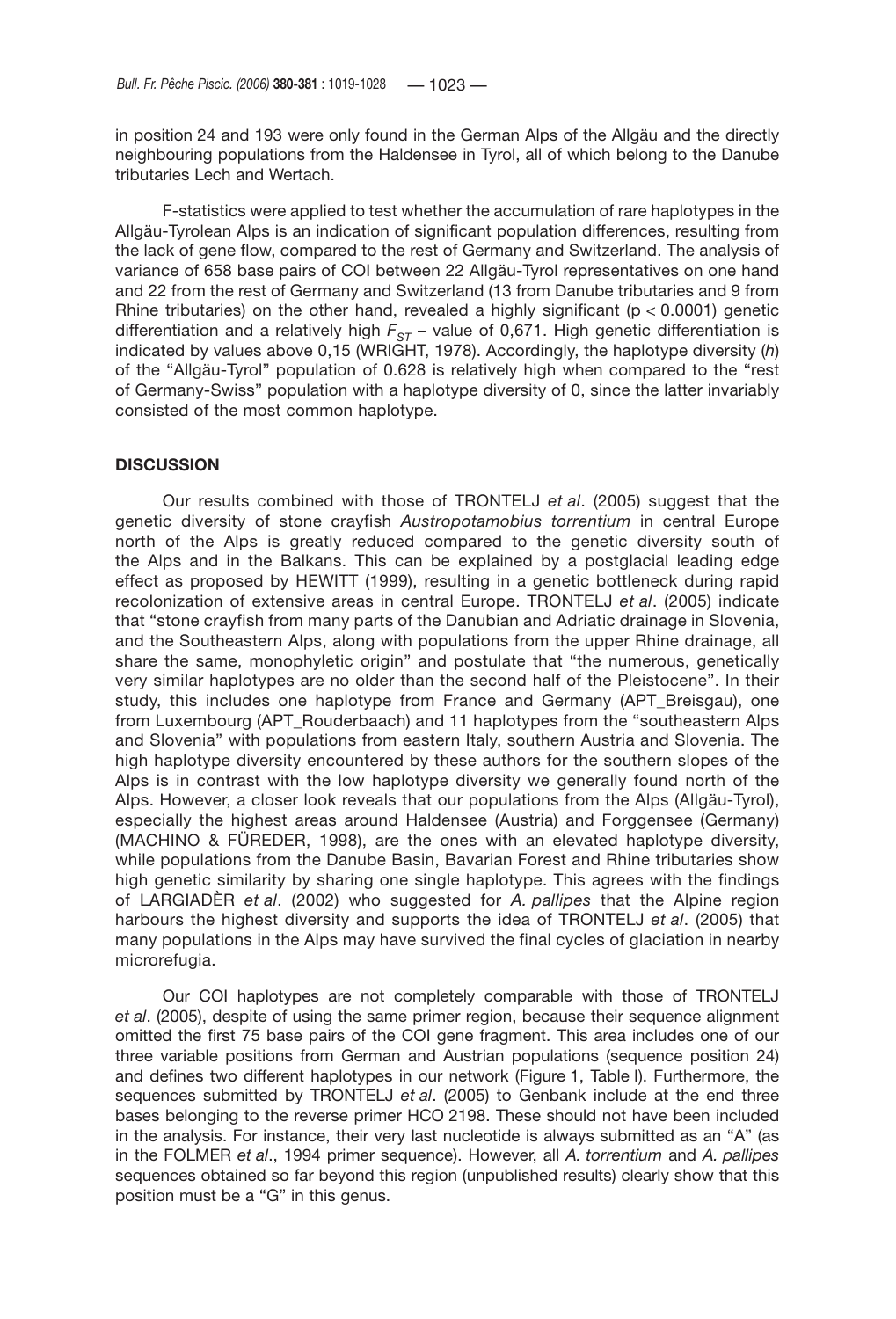

#### **Figure 1**

**Minimum parsimonious spanning network constructed with TCS corresponding to 658 basepairs of COI and 50 individuals of the stone crayfish** *Austropotamobius torrentium***. Each line represents one substitution; dots indicate "missing haplotypes". The size of each rectangle is representative for the frequency of the haplotypes. Auerberg and Dachssee are the names of two populations from the Allgäu. All analysed specimens from the Bavarian Forest (10) the Danube Basin (3), the Rhine Basin (9) in addition to 7 specimens from the Allgäu are gathered under the most common haplotype.**

#### **Figure 1**

**Réseau du minimum de parsimonie construit avec TCS à partir de 658 paires de bases du COI et 50 individus d'écrevisses des torrents** *Austropotamobius torrentium***. Chaque ligne représente une substitution ; les points indiquent des haplotypes manquants. La taille de chaque rectangle est représentative de la fréquence des haplotypes. Auerberg et Dachssee sont les noms de deux populations de l'Allgäu. Tous les spécimens analysés de la Forêt Bavaroise (10) du basin de Danube (3), du basin du Rhin (9) et 7 spécimens de l'Allgäu ont un haplotype commun.**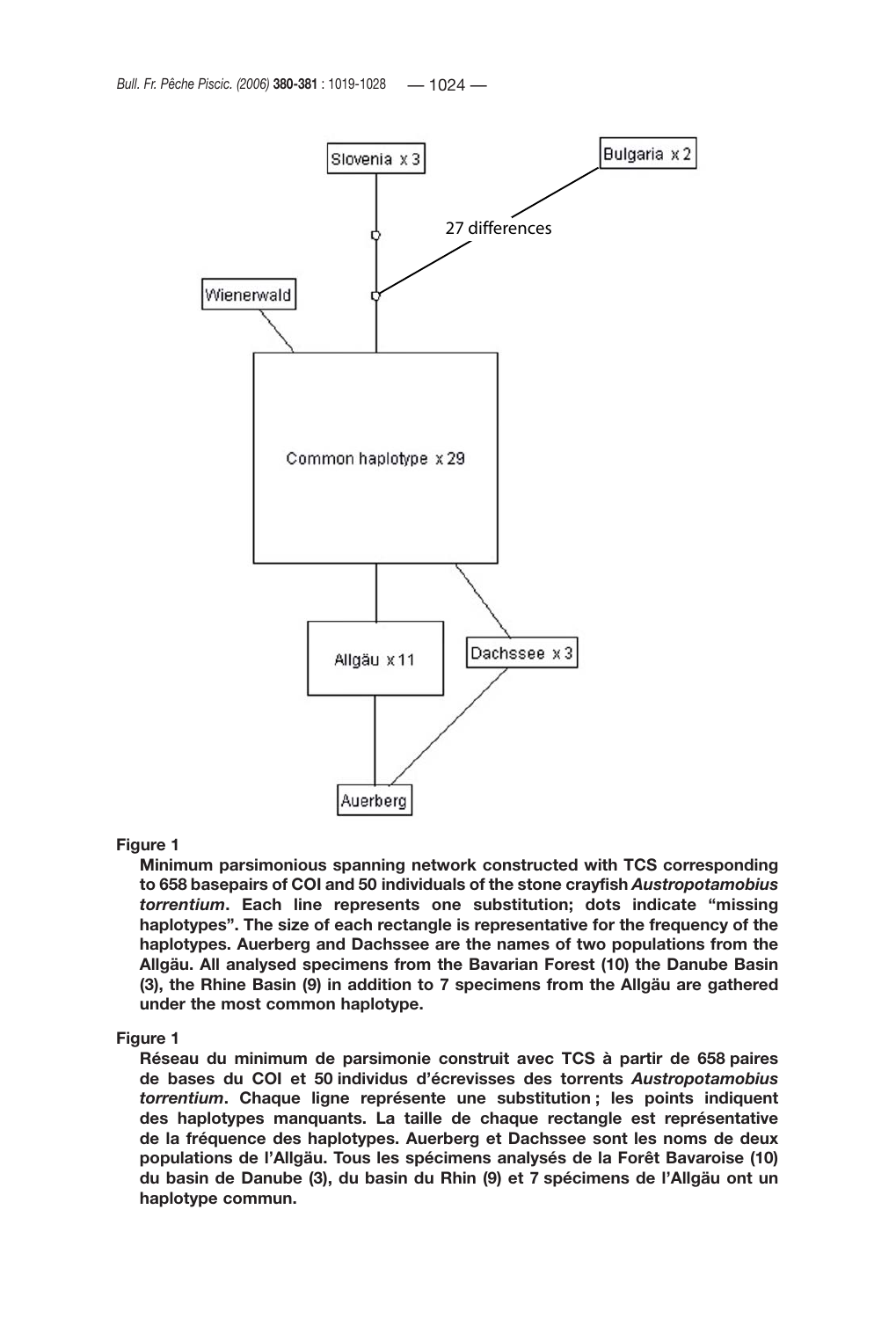#### **Table I**

**Distribution and nucleotide characterization of five haplotypes corresponding to 658 basepairs of COI from 45 individuals of German, Austrian and Swiss populations of** *Austropotamobius torrentium***. Haplotype names correspond to those of Figure 1. Abbreviations: D, Germany; CH, Switzerland; A, Austria.**

#### **Tableau I**

**Distribution et caractérisation nucléotidique des cinq haplotypes correspondants aux 658 paires de bases du COI de 45 individus de populations d'***Austropotamobius torrentium* **allemands, autrichiens et suisses. Les noms des haplotypes correspondent à ceux de la Figure 1. Abréviations : D, Allemagne ; CH, Suisse ; A, Autriche.**

|                  |        |          | <b>Nucleotide</b><br>position |     |     |                                            |                              |
|------------------|--------|----------|-------------------------------|-----|-----|--------------------------------------------|------------------------------|
| Haplotype        | # Alps | # Rest   | 24                            | 193 | 435 | <b>Distribution</b>                        | <b>Genetic</b><br>database # |
| Ht1: Most common | 7      | 22       | С                             | C   | C   | D, CH: Rhine &<br>Danube                   | AM180942                     |
| Ht2: Allgäu      | 11     | 0        | Τ                             | C   | C   | 4 Allgäu localities,<br>Haldensee (A)      | AM180943                     |
| Ht3: Dachssee    | 3      | $\Omega$ | C                             |     | C   | 2 Allgäu localities                        | AM180944                     |
| Ht4: Auerberg    |        | 0        | т                             | Τ   | C   | 1 Allgäu locality:<br>Auerberg             | AM180945                     |
| Ht5: Wienerwald  | 0      | 1        | С                             | C   | T.  | Wienerwald (eastern   AM180946<br>Austria) |                              |

If for comparative reasons we do not consider the first 75 basepairs of our alignment, a most common haplotype would be present in 40 specimens from Rhine and Danube and four specimens from the Allgäu would remain as a second haplotype (based only on sequence position 193). The most common haplotype would be identical with APT\_Breisgau (Genbank AY667141) from TRONTELJ *et al.* (2005), who obtained this haplotype in 3 individuals from the Rhine Basin (France and Germany), while the second haplotype from the Allgäu would be identical to TRONTELJ et al., APT Rouderbaach (Genbank AY667143) from Luxembourg (Rhine Basin), which shares the transition at position 193. This is surprising, because we never encountered a haplotype with this transition in a population outside of Allgäu-Tyrol (see Table I). More specimens from Luxembourg and neighbouring Rhine populations should therefore be analysed in the future to test the frequency of this haplotype and to determine whether the Rouderbaach has an atypical haplotype composition that may have been caused by human-mediated translocation. Our haplotype from Slovenian specimens is identical to TRONTELJ *et al.*, haplotype APT CentrSI (Genbank AY667127) from five Slovenian populations around Ljubljana and Logatec and our haplotype from Bulgarian specimens only differs from TRONTELJ *et al*., haplotype APT\_Koursovit (Genbank AY667134) from northern Greece in one transition, which is not surprising, because both localities form part of the Struma/ Strimón catchment.

Management strategies are often designed to maintain maximum levels of genetic diversity within populations. The rationale of this approach is based on the assumption that populations with high levels of genetic variation should be able to better cope with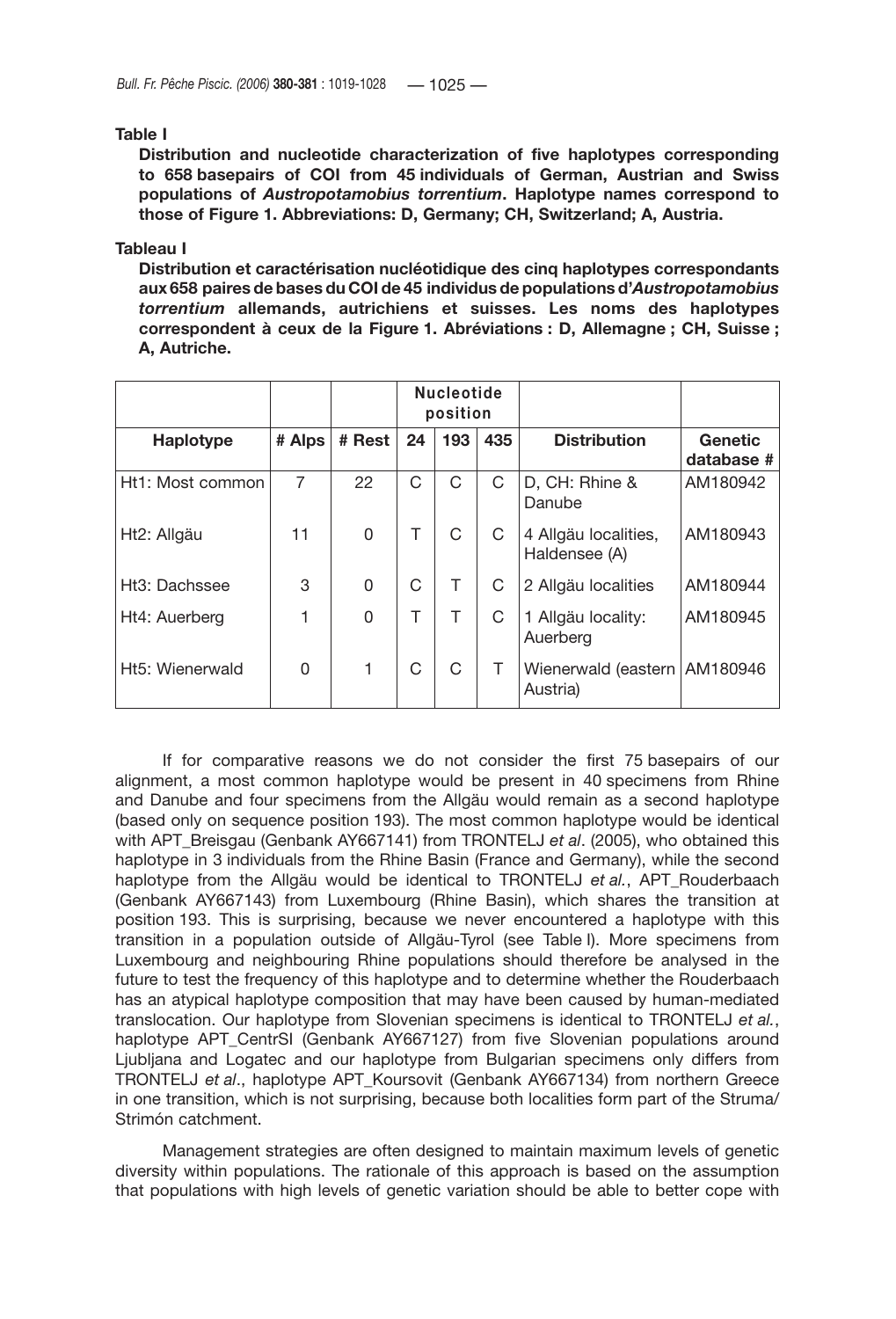environmental changes. Therefore, genetically similar populations are often treated as a single population for management purposes (e.g. VRIJENHOEK *et al*.*,* 1985) and genetically differentiated populations are suggested as candidates for special management consideration to prevent the loss of unique genetic variants (DOLE & SUN, 1992). In our case, this would mean that for the protection of *A. torrentium* as a red list crayfish species in Germany (BINOT *et al*., 1998), it would be reasonable to give highest priority to the populations from the Bavarian Alps, since they seem to harbour all the genetic diversity also present in the other populations, at least considering a short region of the mitochondrial DNA. For confirmation of these results and the consequent implementation of conservation measurements, it will be useful to study genetic diversity of the same geographic range with nuclear markers, especially microsatellites. This method should also render higher overall variability and thus allow a better resolution of the underlying genetic structure and shed light on the historical events during postglacial colonization of this crayfish species.

### **ACKNOWLEDGEMENTS**

We would like to thank the organizing committee of the Craynet Meeting 2005 in Florence and especially Francesca Gherardi for the invitation, and participants of the meeting for their feedback. Swiss material was obtained thanks to Carlo Largiadèr (Switzerland), Austrian one during the excursion of Craynet 2004 organized by Leo Füreder to Haldensee (Austria) and material from German Rhine tributaries during field trips with Klaus Duffner (Freiburg) and Dirk Brandis (Heidelberg). We thank Carlo Largiadèr and Frédéric Grandjean for personal information concerning their 16S sequences and for advice. We are indebted to Silke Reuschel for her continuing help in the lab and with the statistical analyses. Nathalie Stroeymeyt kindly translated the abstract into French. Valérie Maniglier proved to be a great editor and two referees made useful comments. Last not least, we thank all the Bavarian local governments for permits and co-operation.

# **REFERENCES**

- ALBRECHT H., 1983. Besiedlungsgeschichte und ursprünglich holozäne Verbreitung der europäischen Flusskrebse. *Spixiana*, *6*, 61-67.
- BINOT M., BLESS R., BOYE P., GRUTTKE H., PRETSCHER P., 1998. Rote Liste gefährdeter Tiere Deutschlands. Bundesamt für Naturschutz, 435 p.
- CRANDALL K.A., HARRIS D.J., FETZNER J.W. JR., 2000. The monophyletic origin of freshwater crayfish estimated from nuclear and mitochondrial DNA sequences. Proc. R. Soc. Lond., B, *Biol. Sci.*, *267*, 1679-1686.
- DOLE J.A., SUN M., 1992. Impact of hybridization on a threatened trout of the southwestern United States. *Conserv. Biol.*, *6*, 355-364.
- EXCOFFIER L., SMOUSE P.E., QUATTRO J.M., 1992. Analysis of molecular variance inferred from metric distances among DNA haplotypes: application to human mitochondrial DNA restriction data. *Genetics, 131*, 491-497.
- FOLMER O., BLACK M., HOEH W., LUTZ R., VRIJENHOEK R., 1994. DNA primers for amplification of mitochondrial cytochrome c oxidase subunit I from diverse metazoan invertebrates. *Mol. Mar. Biol. Technol*., 3, 294-299.
- FRATINI S., ZACCARA S., BARBARESI S., GRANDJEAN F., SOUTY-GROSSET C., CROSA G., GHERARDI F., 2005. Phylogeography of the threatened crayfish (genus *Austropotamobius*) in Italy: implications for its taxonomy and conservation. *Heredity, 94,* 108-118.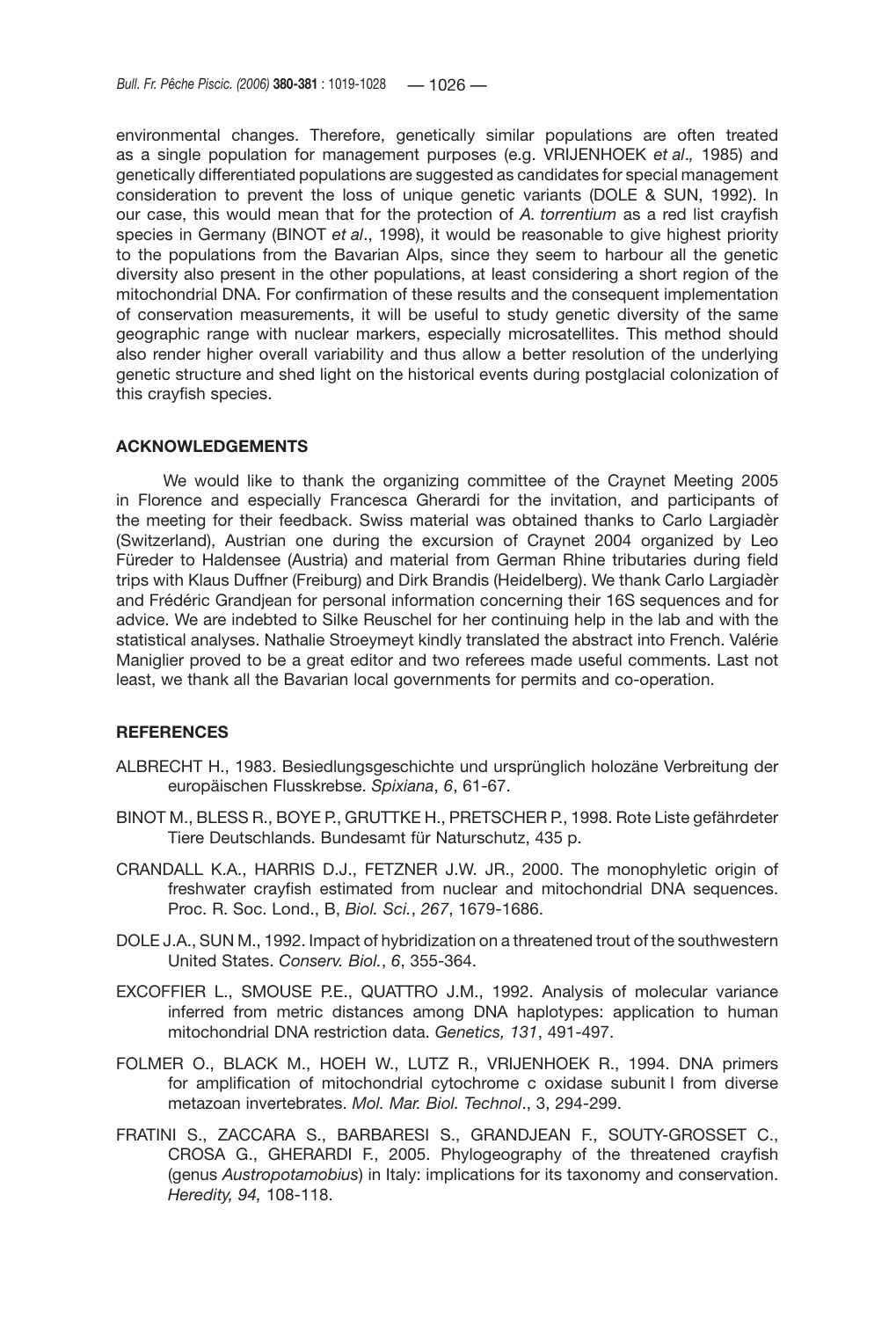- GOUIN N., GRANDJEAN F., BOUCHON D., REYNOLDS J.D., SOUTY-GROSSET C., 2001. Population genetic structure of the endangered freshwater crayfish *Austropotamobius pallipes*, assessed using RAPD markers. *Heredity 87,* 80-87.
- GRANDJEAN F., SOUTY-GROSSET C., 2000. Mitochondrial DNA variation and population genetic structure of the white-clawed crayfish, *Austropotamobius pallipes pallipes*. *Conservation Genetics, 1,* 309-319.
- GRANDJEAN F., HARRIS D.J., SOUTY-GROSET C., CRANDALL K.A., 2000a. Systematics of the European endangered crayfish species *Austropotamobius pallipes* (Decapoda: Astacidae). *J. Crust. Biol., 20,* 522-529.
- GRANDJEAN F., GOUIN N., SOUTY-GROSET C., DIÉGUEZ-URIBEONDO J., 2000b. Drastic bottlenecks in the endangered crayfish species *Austropotamobius pallipes*  in Spain and implications for its colonization history. *Heredity, 86,* 431-438.
- GRANDJEAN F., FRELON-RAIMOND M., SOUTY-GROSSET C., 2002a. Compilation of molecular data for the phylogeny of the genus *Austropotamobius*: one species or several?. *Bull. Fr. Pêche Piscic., 75,* 671-680.
- GRANDJEAN F., BOUCHON D., SOUTY-GROSSET C., 2002b. Systematics of the European endangered crayfish species *Austropotamobius pallipes* (Decapoda: Astacidae) with a re-examination of the status of *Austropotamobius berndhauseri*. *Crust J.. Biol.*, 22, 677-681.
- HEWITT G.M., 1999. Post-glacial recolonization of European biota. *Biol. J. Linn. Soc., 68,* 87-112.
- HUBER M.G.J., SCHUBART C.D., 2004 Genetic analysis of the stone crayfish (A*ustropotamobius torrentium*) in Germany, with emphasis on the local distribution around Regensburg and the impact of alien crayfish species. Abstract in "Craynet 3<sup>rd</sup> Thematic Meeting, Innsbruck" abstract book.
- HUBER M.G.J., SCHUBART C.D., 2005. Distribution and reproductve biology of A*ustropotamobius torrentium* in Bavaria and documentation of a contact zone with the alien crayfish *Pacifastacus leniusculus*. *Bull. Fr. Pêche Piscic., 376, 377,*  759-776.
- LARGIADÈR C.R., HERGER F., LÖRTSCHER M., SCHOLL A., 2000. Assessment of natural and artificial propagation of the white-clawed crayfish (*Austropotamobius pallipes*  species complex) in the Alpine region with nuclear and mitochondrial markers. *Mol. Ecol., 9,* 25-37.
- MACHINO Y., 1997. Crayfish of the Upper Soca and Upper Sava Rivers, Slovenia. *Bull. Fr. Pêche Piscic., 347,* 721-729.
- MACHINO Y. and FÜREDER L., 1998. Der Steinkrebs *Austropotamobius torrentium* (Schrank, 1803) in Haldensee (Tirol, Österreich) und weitere Nachweise von Flußkrebsen in hochgelegenen Gewässern. *Ber. Nat. med. Verein Innsbruck, 85,* 223-229.
- SCHNEIDER S., ROESSLI D., EXCOFFIER L., 1999. Arlequin ver. 2.0: software for population genetic data analysis. Genetics and Biometry Laboratory, University of Geneva, Geneva, Switzerland.
- SCHUBART C.D, CUESTA J.A., FELDER D.L., 2002. Glyptograpsidae, a new brachyuran family from central america: Larval and adult morphology, and a molecular phylogeny of the Grapsoidea. *J. Crust. Biol., 22,* 28-44.